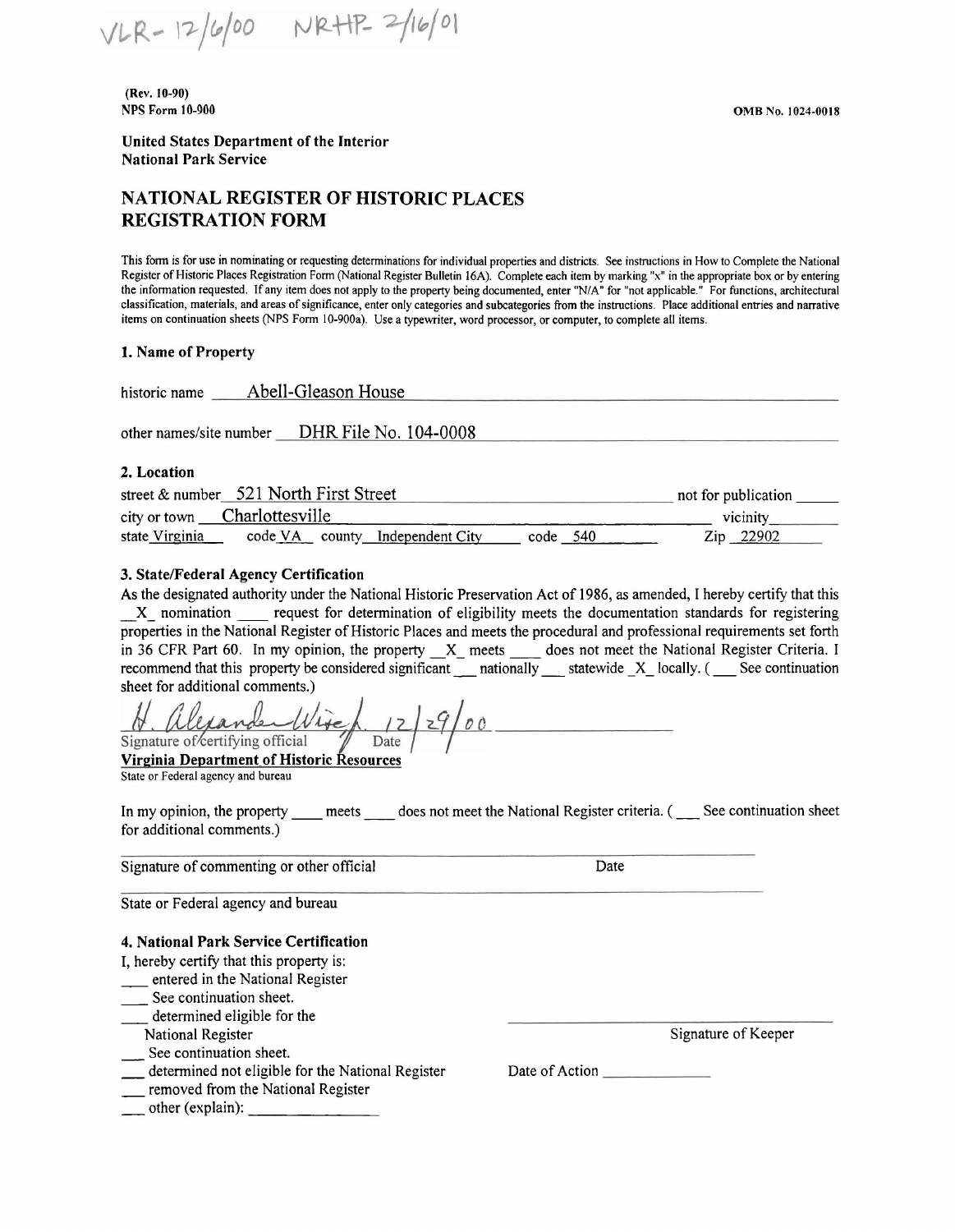**NPS Form 10-900**  (Rev. 10-90) U. S. Department of the Interior National Park Service

#### **5. Classification**

Ownership of Property (Check as many boxes as apply)

- **X** \_ private
- \_ public-local
- \_\_ public-State
- public-Federal

#### **Category of Property** (Check only one box)

- **X** building(s)
- district
- $\frac{1}{2}$  site
- \_\_\_\_ structure
- \_\_ object

#### **Number of Resources within Property**

| Contributing Noncontributing |   |            |
|------------------------------|---|------------|
|                              | 0 | buildings  |
|                              | 0 | sites      |
|                              | 0 | structures |
|                              | O | objects    |
|                              |   | Total      |

Number of contributing resources previously listed in the National Register \_\_

Name of related multiple property listing (Enter "N/A" if property is not part of a multiple property listing.)

**NIA** 

# 6. Function or Use Historic Functions (Enter categories from instructions) Cat: \_Domestic Sub: \_Single Dwelling\_ Domestic Becondary Structure  $\overline{a}$  and  $\overline{a}$  are the contract of  $\overline{a}$ <u> 1980 - Jan Barnett, mars and de film and de film and de film and de film and de film and de film and de film</u> **Current Functions** (Enter categories from instructions) Cat: \_Domestic Sub: \_Single Dwellingo\_ \_\_ Domestic Secondary Structure <u> 1980 - Jan Barbara Barbara, maso a popular popular e popular de la provincia de la provincia de la provincia </u>  $\frac{1}{2}$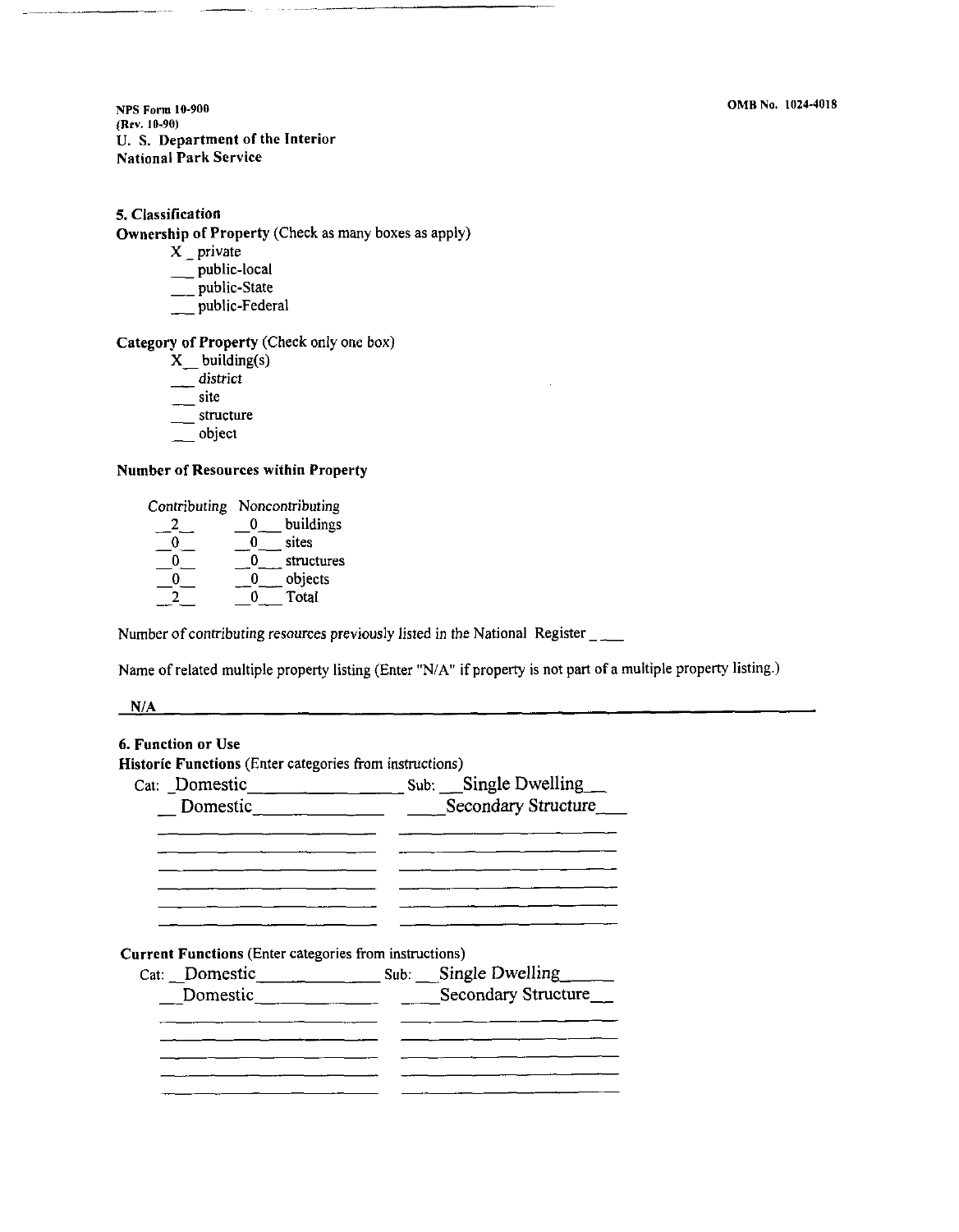**NPS Form I 0-900**  (Rev. 10-90) U. S. Department of the Interior National Park Service

7. Description

**Architectural Classification** (Enter categories from instructions) Mid-Nineteenth Centry – Greek Revival

| slate |  |  |
|-------|--|--|
| brick |  |  |
|       |  |  |

**Narrative Description** (Describe *the* historic and current condition of the property on one or more continuation sheets.)

#### **8. Statement of Significance**

**Applicable National Register Criteria** (Mark "x" in one or more boxes for the criteria qualifying the property for National Register listing)

| Property is associated with events that have made a significant contribution to the broad patterns of |
|-------------------------------------------------------------------------------------------------------|
| our history.                                                                                          |
| Property is associated with the lives of persons significant in our past.                             |

- B  $\overline{X}$   $\overline{C}$ Property embodies the distinctive characteristics of a type, period, or method of construction or represents the work of a master, or possesses high artistic values, or represents a significant and distinguishable entity whose components lack individual distinction.
- D Property has yielded, or is likely to yield information important in prehistory or history.

**Criteria Considerations** (Mark "X" in all the boxes that apply.)

- A owned by a religious institution or used for religious purposes.
- B removed from its original location.
- C a birthplace or a grave.
- D a cemetery.
- $E$  a reconstructed building, object or structure.
- $F$  a commemorative property.
- G less than 50 years of age or achieved significance within the past 50 years.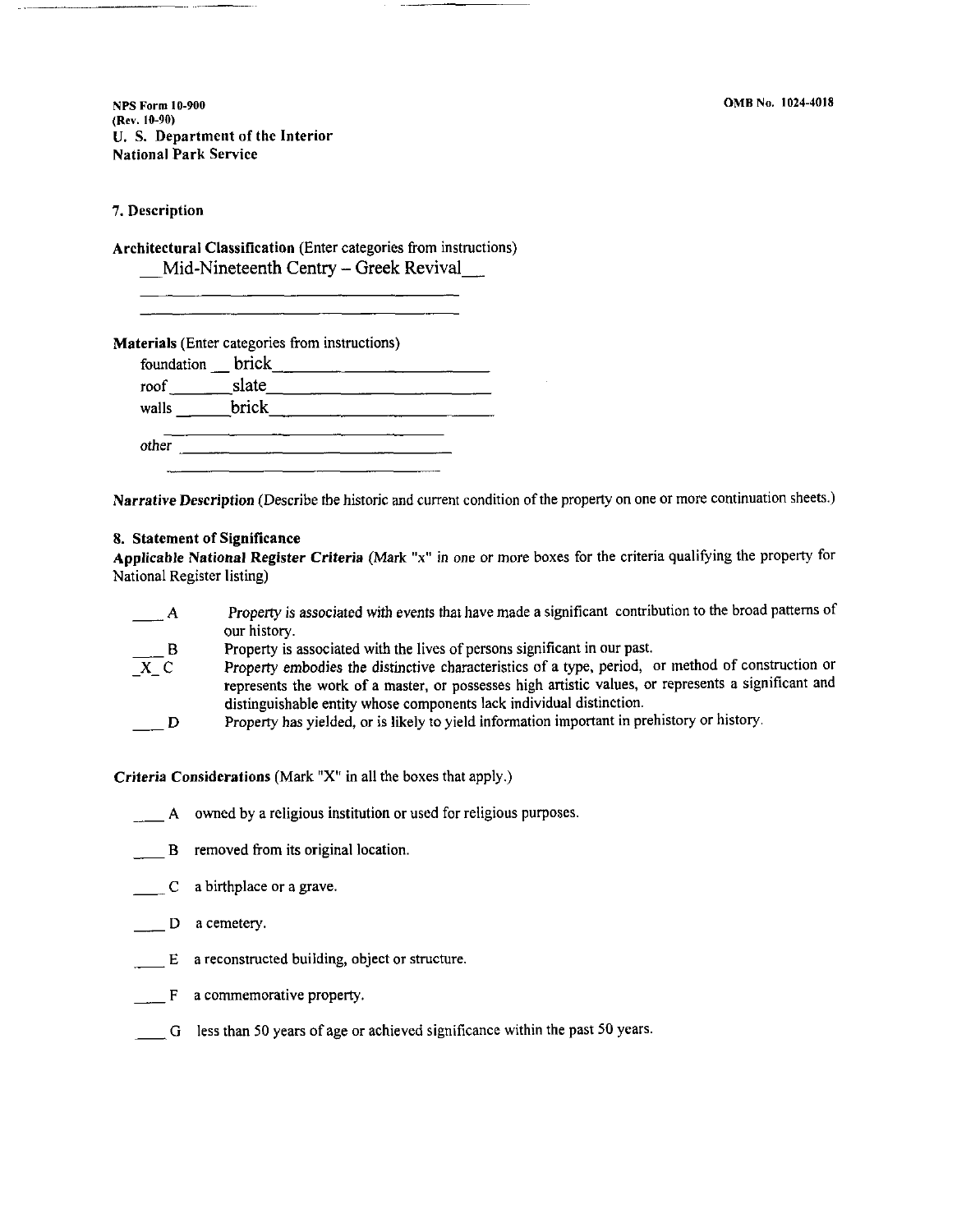**NPS Form 10-900**  (Rev. I0-90) U. S. Department of the Interior National Park Service

| Areas of Significance (Enter categories from instructions)   |
|--------------------------------------------------------------|
| Period of Significance $1859 - 1950$                         |
| Significant Dates 1859                                       |
| Significant Person (Complete if Criterion B is marked above) |
| Cultural Affiliation N/A                                     |
| Achitect/Builder Unknown                                     |

**Narrative Statement of Significance** (Explain the significance of the property on one or more continuation sheets.)

**9. Major Bibliographical References** 

**Bibliography** 

(Cite the books, articles, and other sources used in preparing this form on one or more continuation sheets.) **Previous documentation on file** (NPS)

- preliminary determination of individual listing (36 CFR 67) has been
- requested.
- previously listed in the National Register
- previously determined eligible by the National Register
- designated a National Historic Landmark
- $\frac{1}{\sqrt{1-\frac{1}{2}}\sqrt{1-\frac{1}{2}}\sqrt{1-\frac{1}{2}}\sqrt{1-\frac{1}{2}}}}$  recorded by Historic American Buildings Survey #
- $\overline{\phantom{a}}$  recorded by Historic American Engineering Record #

### **Primary Location of Additional Data**

- \_ **X** \_ State Historic Preservation Office
- \_ Other State agency
- $\equiv$ Federal agency
- $\sum$  Local government
- University
- **X** Other

Name of repository: Collection of Madison and Brooke Spencer

#### **10. Geographical Data**

|  |  | <b>Acreage of Property</b> | One acre |  |
|--|--|----------------------------|----------|--|
|--|--|----------------------------|----------|--|

**UTM References** (Place additional UTM references on a continuation sheet)

| Zone            | Easting Northing | <b>Zone Easting Northing</b> |
|-----------------|------------------|------------------------------|
| $\overline{17}$ | 721160 4212500   |                              |
|                 |                  |                              |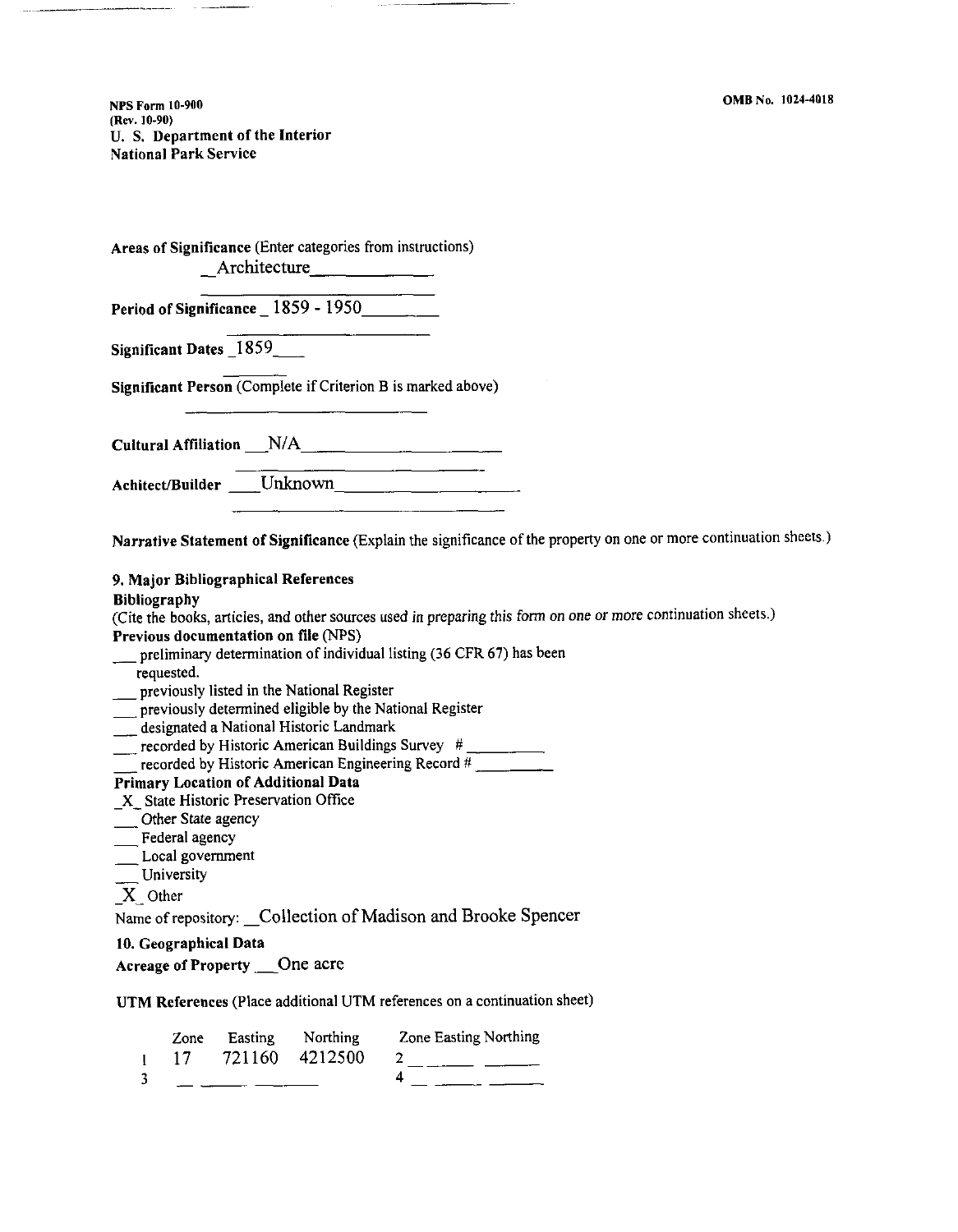NPS Form I0-900 **(Rev.** 10-90) **U. S. Department** of **the Interior National Park Service** 

See continuation sheet.

**Verbal Boundary Description** (Describe the boundaries of the property on a continuation sheet.)

**Boundary Justification** (Explain why the boundaries were selected on a continuation sheet.)

#### **11. Form Prepared By**

| name/title: Courtney LaRuffa                                                                                                                                                       |                     |
|------------------------------------------------------------------------------------------------------------------------------------------------------------------------------------|---------------------|
|                                                                                                                                                                                    | $date$ <sub>1</sub> |
| street & number: $\_110$ Commodore Lane _______________ telephone 757-357-4301_                                                                                                    |                     |
|                                                                                                                                                                                    |                     |
| <b>Additional Documentation</b><br>Submit the following items with the completed form:                                                                                             |                     |
| <b>Continuation Sheets</b>                                                                                                                                                         |                     |
| Maps<br>A USGS map (7.5 or 15 minute series) indicating the property's location.<br>A sketch map for historic districts and properties having large acreage or numerous resources. |                     |
| <b>Photographs</b><br>Representative black and white photographs of the property.                                                                                                  |                     |
| Additional items (Check with the SHPO or FPO for any additional items)                                                                                                             |                     |
| <b>Property Owner</b><br>(Complete this item at the request of the SHPO or FPO.)<br>name Anne W. H. Spencer and Reid Madison Spencer                                               |                     |

street & number\_521 North First Street telephone 804-293-4605

| state_VA_zip code $\_22903$ __<br>city or town Charlottesville |
|----------------------------------------------------------------|
|----------------------------------------------------------------|

Paperwork Reduction Act Statement: This information is being collected for applications to the National Register of Historic Places to nominate properties for listing or determine eligibility for listing, to list properties, and to amend existing listings. Response to this request is required to obtain a benefit in accordance with the National Historic Preservation Act, as amended (16 U.S.C. 470 et seq.).

Estimated Burden Statement: Public reporting burden for this form is estimated to average 18. l hours per response including the time for reviewing instructions, gathering and maintaining data, and completing and reviewing the form. Direct comments regarding this burden estimate or any aspect of this form to the Chief, Administrative Services Division, National Park Service, P.O. Box 37127, Washington, DC 20013-7127; and the Office of Management and Budget. Paperwork Reductions Project (1024-0018), Washington. DC 20503.

==================-=====~==========;==-=============-========-===--====-----==---=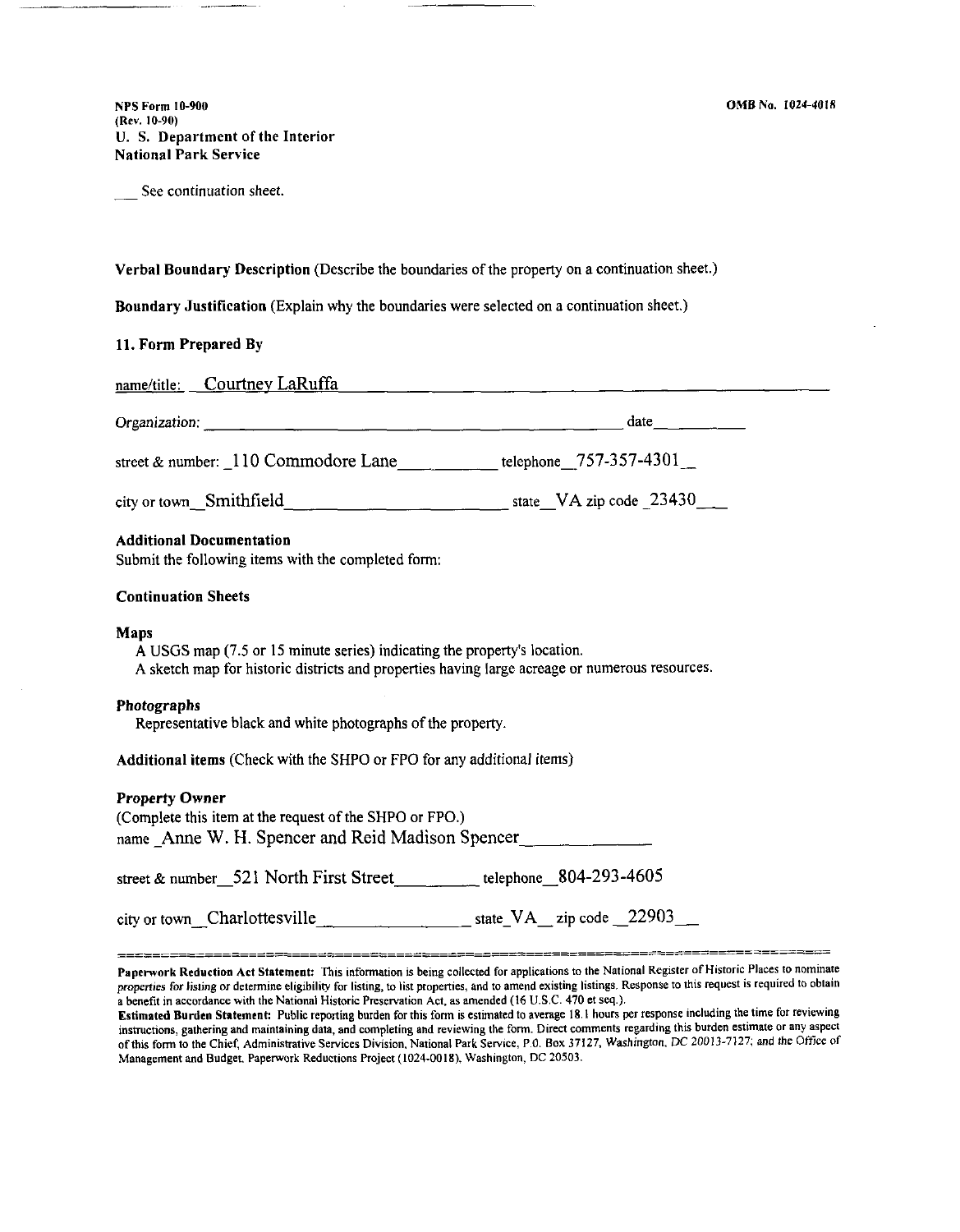NPS Form I 0-900-a **(8-86)**  United States Department of the Interior National Park Service

National Register of Historic Places

Continuation Sheet

Section 7\_\_\_ Page 1\_\_

### **Summary Description**

The Abell-Gleason House *is* located at the north end of North First Street in the Downtown Historic District of Charlottesville. Its principal (east) facade faces onto the street, and the northern and western boundaries of the property slope away from the house. The two-story brick building was built circa 1859 for Alexander Pope Abell in the Greek Revival style.' The eastern and western facades have three bays each, with the principal facade divided by raised brick pilasters. The pilasters were a common decorative feature used on buildings of this period in Charlottesville, but few such examples remain. The brick is laid in five-course American bond with Flemish variant.<sup>ii</sup> The secondary contributing structure on the property is a four room servants quarters, built at the same time as the main house.

Abell-Gleason House Charlottesville, VA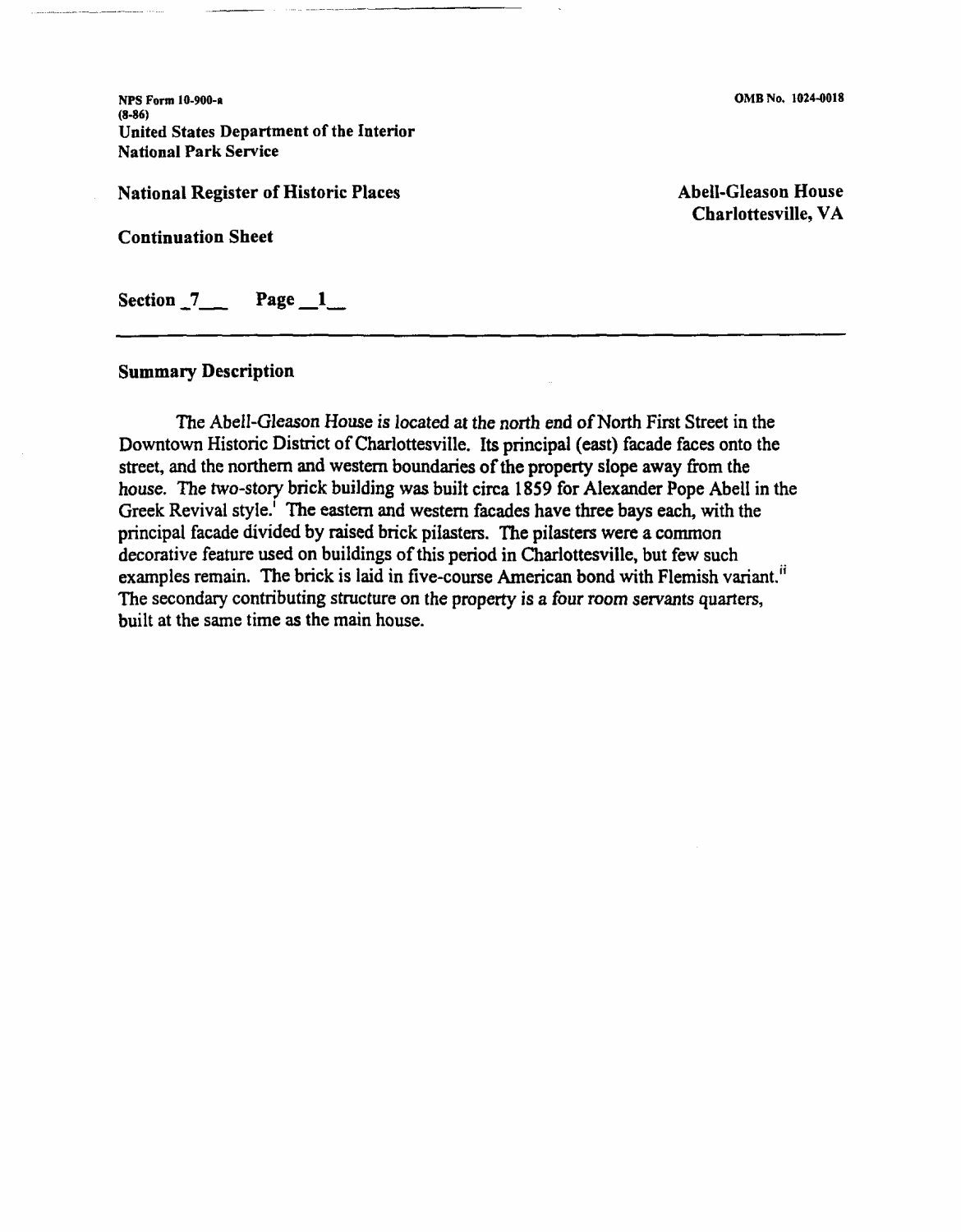**NPS Form 10-900-a**  (8-86) United States Department of the Interior National Park Service

National Register of Historic Places

Continuation Sheet

Abell-Gleason House Charlottesville, VA

Section  $7$  Page  $2$ 

# **Detailed Description**

The Abell-Gleason House is a two-story brick building on a raised basement. The threebay house measures 48 *Y,* feet north to south by 34 feet east to west. The front facade has four raised brick pilasters with doric inspired capitals faced with stucco to separate the three bays. This local building feature can also be seen on such prominent buildings as the Levy Opera House.

The front and rear facades both have wooden porches on raised brick piers. The front porch is reached by a monumental wooden staircase, adding a sense of grandeur to the house, as well as calling attention to the fact that the main floor of the house is actually one story above ground. The "Chippendale" railings were recently installed and reflect the local architecture of Thomas Jefferson's Lawn and Monticello. Originally, the roof of the porch served as a balcony for the top story of the house, with a soldered deck. Upon examination of the brick at this level, the ghostmarks of missing railings are visible. The rear porch, reached by a narrower wooden staircase, was recently restored to its original size by removing a later addition.

The exterior of the house is capped by a deep decorative cornice. Like the capitals of the pilasters, it is coated in stucco. Large Italianate brackets, of wood, embellish the cornice and recall popular pattern books of the period. The hipped roofis of slate, and four simple brick interior chimneys rise above it.

The plan of the main house remains largely unchanged. The Greek Revival house has a relatively open plan on the first floor, with a central hallway and grand staircase, reminiscent of Georgian houses in Virginia. Pairs of rooms on either side of the hall open into each other. The northwestern room now functions as the kitchen, having been moved upstairs from the basement. The flow of the second story plan has been interrupted by the addition of bathrooms, which partially fill in what was a gracious hall. The bathrooms were added in the 1940s and have done little to alter the exterior appearance of the house.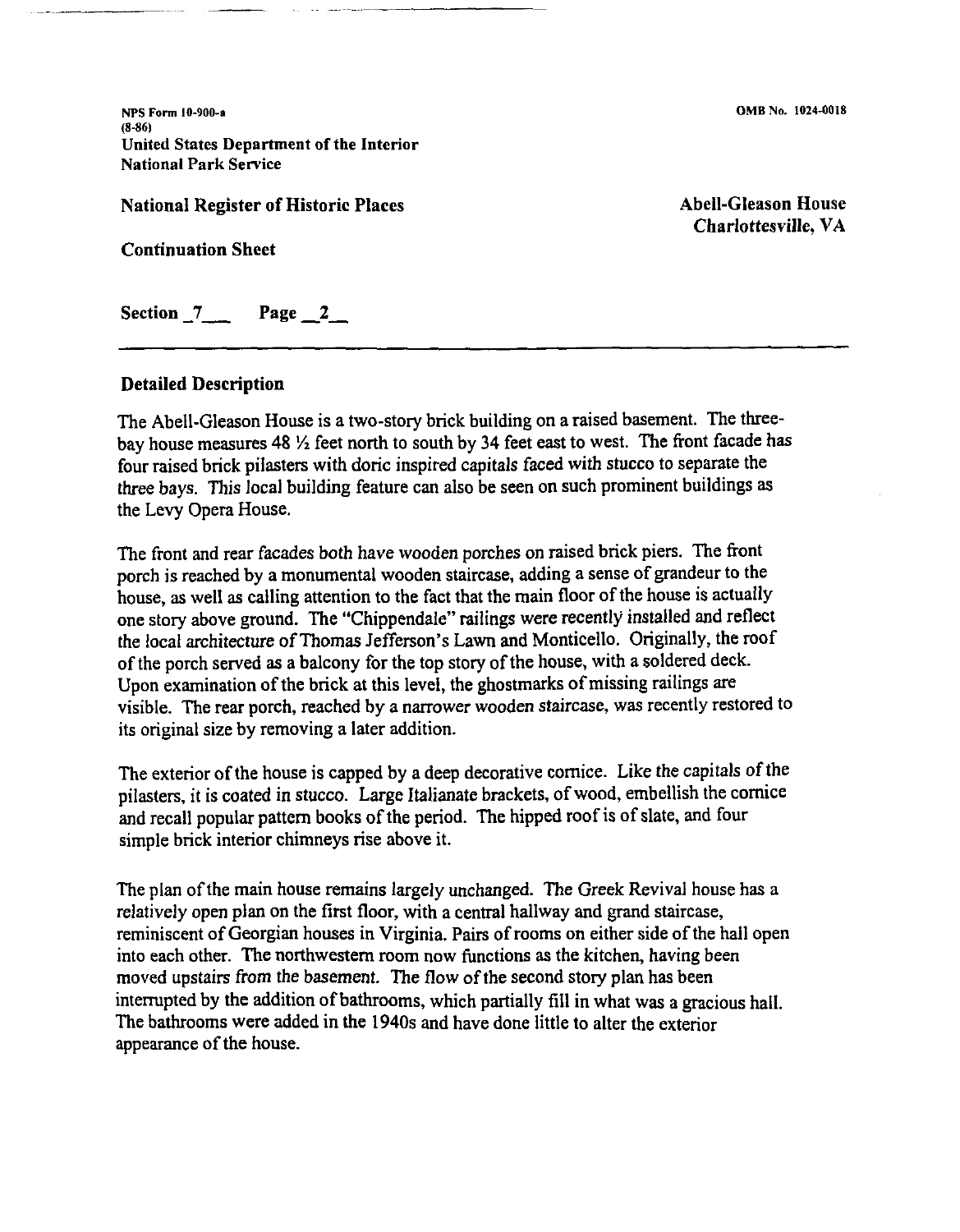**NPS Form 10-900-a**  (8-86) United States Department of the Interior National Park Service

National Register of Historic Places

Continuation Sheet

Abell-Gleason House Charlottesville, VA

Section  $8 \qquad$  Page  $4 \qquad$ 

# Summary Statement of Significance

The Abell-Gleason House is an example of ante-bellum, Greek Revival architecture in Charlottesville. Few dwellings of this period remain intact, serving their originally intended purpose in this region. The form of the house has changed very little since its construction in 1859, with the majority of the alterations being superficial. The dwelling has been home to members of several prominent local families, and served as the residence of the mayor of Charlottesville in the 1940s.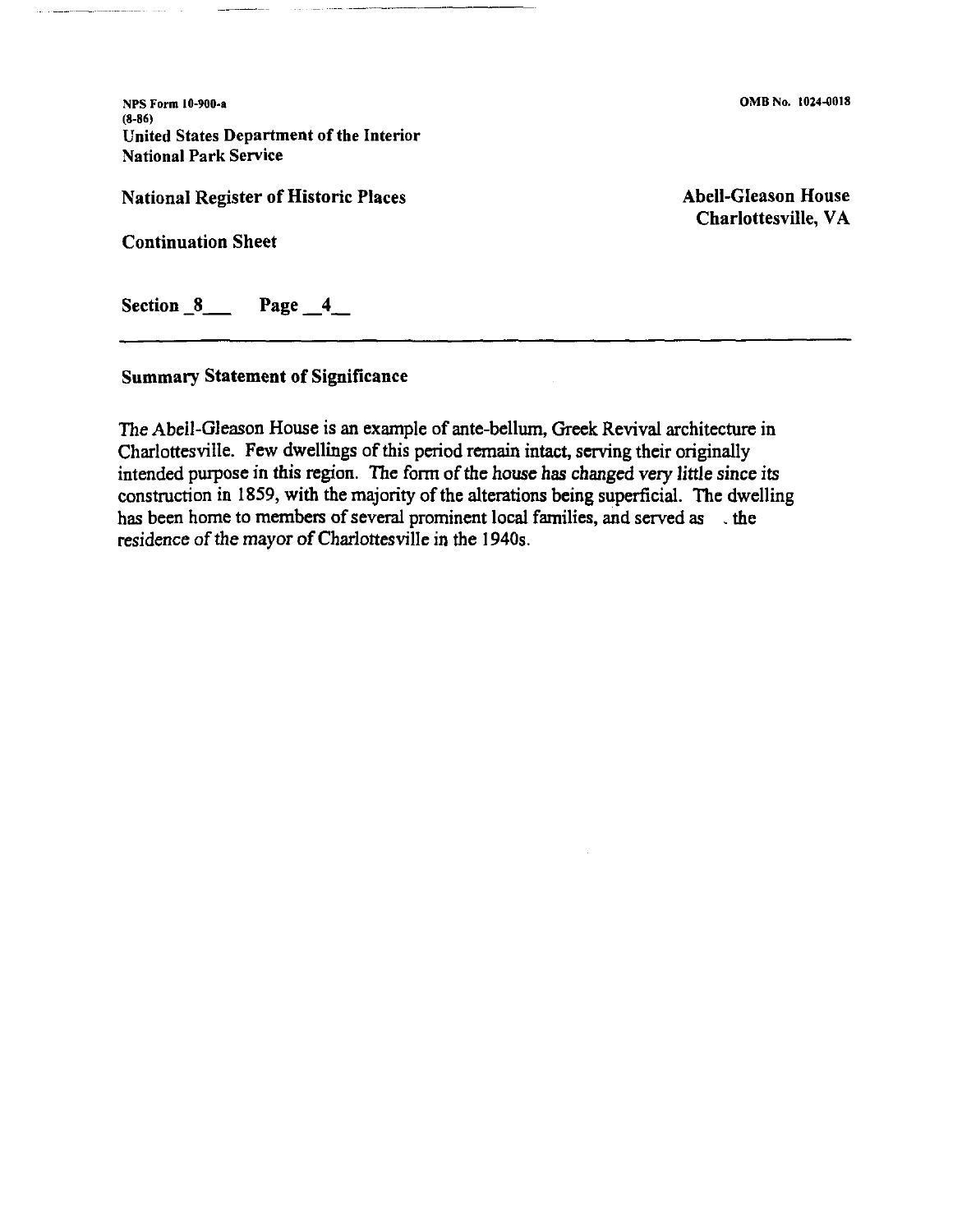**NPS Form 10-900-a**  (8-86) United States Department of the Interior National Park Service

National Register of Historic Places

Continuation Sheet

Abell-Gleason House Charlottesville, VA

Section 8 Page 5

### Historical Background

The house is sited on a parcel of land associated with the original 1755 land survey of Charlottesville.<sup>iii</sup> The property changed hands frequently prior to the construction of the dwelling. In 1859 the land was purchased by Alexander Pope Abelliv and he constructed the Greek Revival brick house upon the site, but was forced to sell it in 1888', in order to pay off debts.

The house changed hands infrequently during its hundred and fifty year history. In 1891 the Page family purchased the house, and owned it until 1909. The owner, Carter H. Page, had been nominated for the county magistracy in 1850, but was not appointed to the position. $"$ 

In 1909 the house was sold to Gertrude Waller Massie. In 1943 Ms. Massie sold the property to Frank C. Burnley.<sup>vi</sup> Frank Burnley was an employee of Charlottesville Hardware, and eventually became its owner. His "one absorbing interest was the restoration of the Massie home on North First Street from a state of dilapidation to that of its former elegance."<sup>viii</sup> Burnley owned the house only three years, and when he married he sold the property to the Gleasons.

J. Emmet and Helen S. Gleason were arguably the most significant owners of the building. They purchased the house in 1946, and lived there until 1974. The Gleasons made the changes that brought the house into the modern era, adding electricity and plumbing. The addition of plumbing caused the greatest change to the form of the house, though it is barely visible on the exterior.

The upstairs of the house originally had an open, central hallway flanked on either side by two bedrooms. The addition of plumbing created the necessity to fill in this space, diminishing the grand scale of the upstairs sitting room. While the hallway still provides views out the front and rear of the house it is no longer a continuous view through the upper space.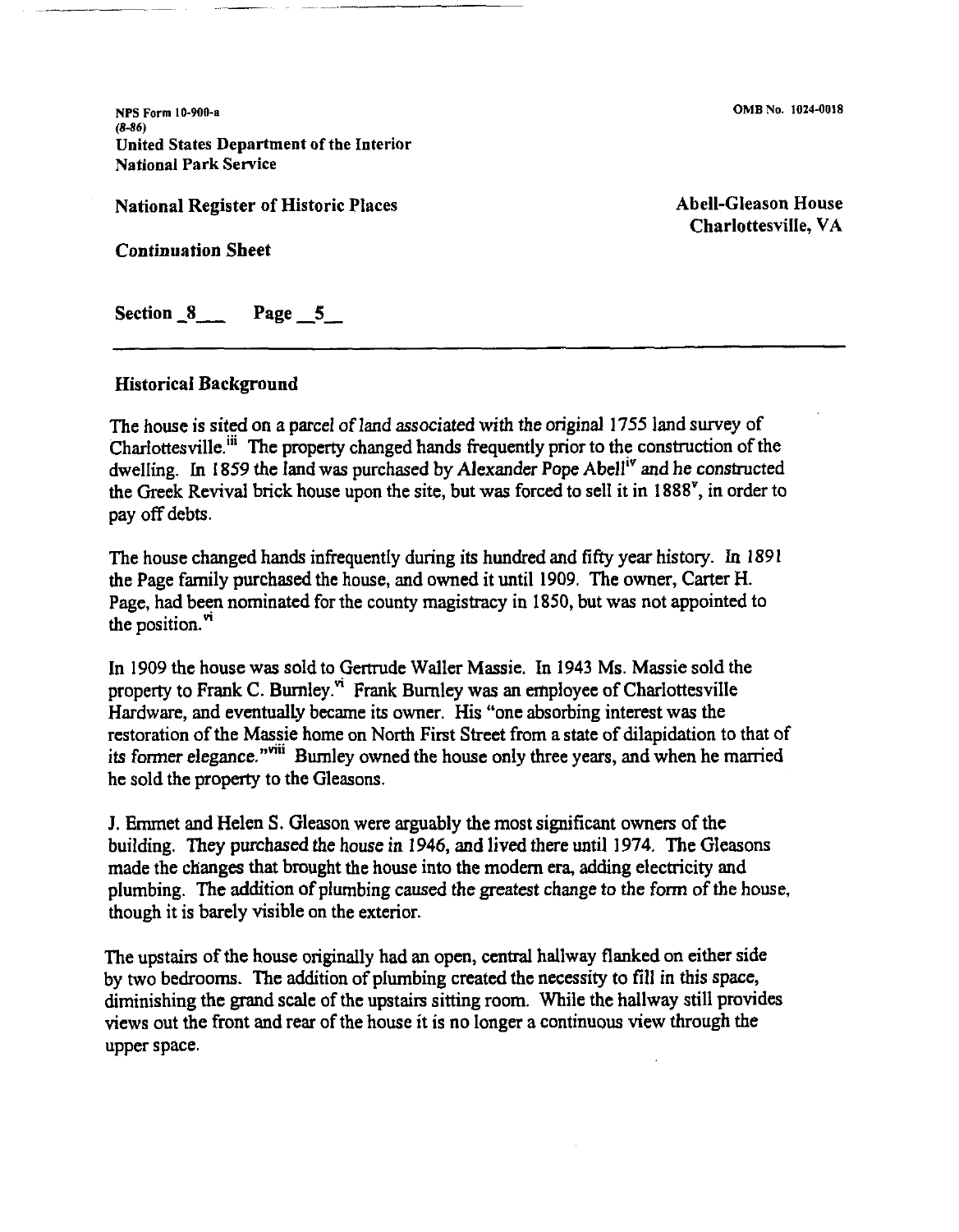NPS Form I 0-900-a (8-86) United States Department of the Interior **National Park Service** 

National Register of Historic Places

Continuation Sheet

Abell-Gleason House Charlottesville, VA

Section 8 Page 6

Mr. Gleason was a prominent figure in local politics. He served on the City Council of Charlottesville for twelve years. He was elected mayor for the term 1942-44, and served eight years on the City Library Board.<sup> $\dot{x}$ </sup> During the Gleasons' residence there, they frequently opended the doors to the public. As mayor, Mr. Gleason allowed use of the house for parties and funerals, weddings and wakes.

The Gleasons sold the house in 1974 to local architect Robert Vickery. Until recently, he served as a professor of architecture and preservation at the University of Virginia. He is also a principle founder of the architecture firm VMDO.

It was during the Vickery residence that the house experienced the most superficial changes. He altered the interior of the house to reflect his modern tastes, adding floating columns between the southern two drawing rooms. Between the northern rooms he cut decorative shapes through the plaster walls, and subdivided the northwestern room. He also added a window-greenhouse in this room, changing the exterior appearance of the facade. The window-greenhouse is the only change Vickery made to the house that still . remains. The current owners have worked to restore the house to its  $19<sup>th</sup>$  century appearance.

The fact that this is one of the few grand residences from this period still intact in Charlottesville speaks of its significance. Though the original size of the property has been diminished due to the sales of parcels adjacent to the house by both Abell,<sup>x</sup> and the Gleasons<sup> $xi$ </sup> it has done little to alter the way the house works in its setting. The residential quality of the neighborhood still exists, with this house as the grand, northern terminus of the street.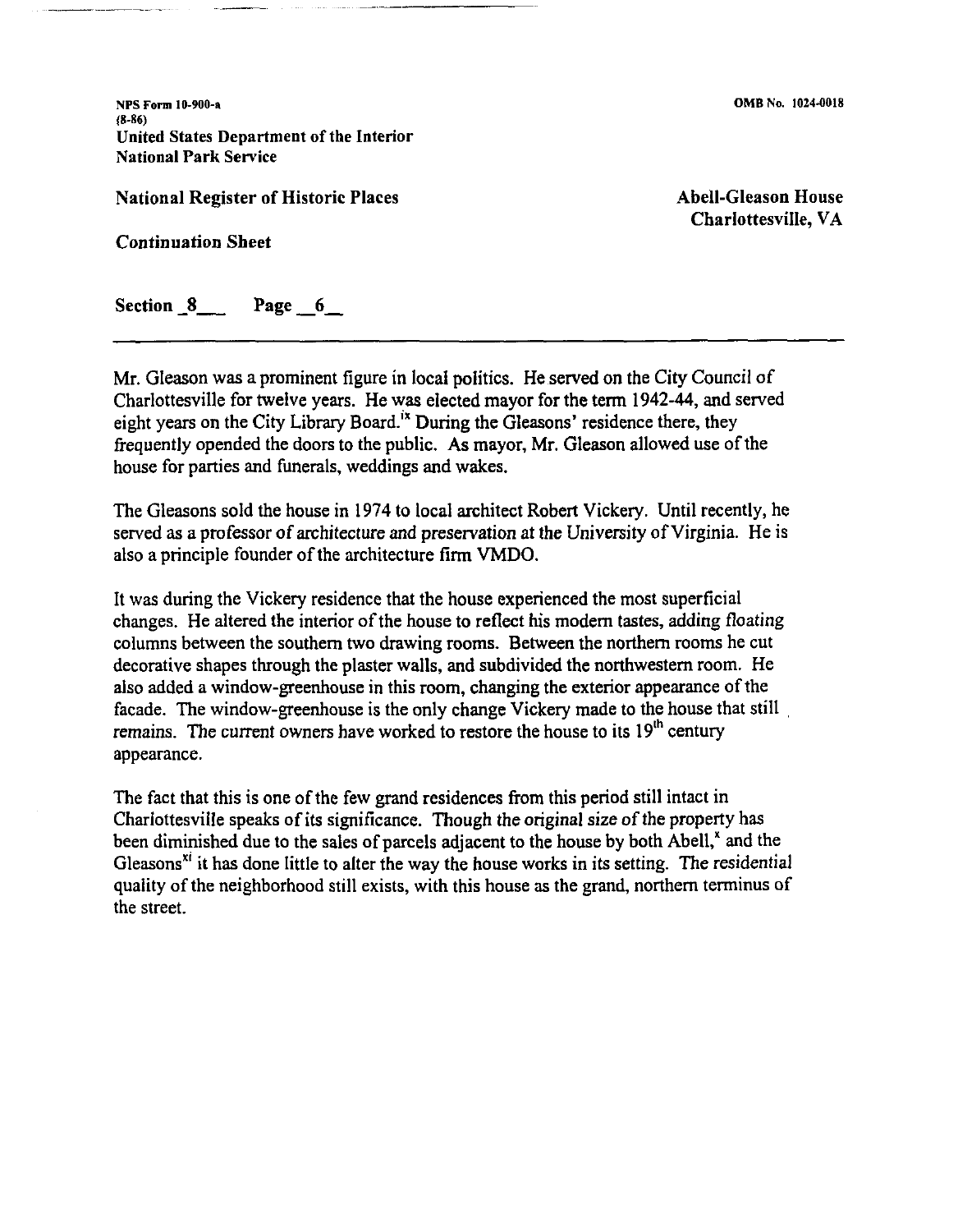**NPS Form 10-900-a**  (8-86) United States Department of the Interior National Park Service

### National Register of Historic Places

Abell-Gleason House Charlottesville, VA

Continuation Sheet

Section  $\overline{7}$ , 8 Page  $\overline{7}$ 

Endnotes

- ; Albemarle County Deedbook 58, (July 15, 1859) 243.
- <sup>ii</sup> K. Edward Lay, The Architecture of Jefferson Country: Charlottesville and Albemarle County, Virginia (Charlottesville: University Press of Virginia, 2000) 31.
- •• Alice Bowsher, 'The Abell-Gleason House, 521 North First Street, Cliarlottesville, Virginia," diss., U of Virginia, 1975, I.

<sup>iv</sup> Albemarle County Deed Book 58, (July 15, 1859) 243.

• Charlottesville Deed Book l, (September l, 1888) 148.

vii Bowsher 5.

viii Kate Burnley Wilson, "Frank Chancellor Burnley, 1890-1968," Memorial Book of Albemarle County Historical Society.

<sup>Ix</sup> "James Emmett Gleason," Charlottesville Daily Progress 24 Nov. 1981.

'Bowsher 5.

<sup>xi</sup> Bowsher 5.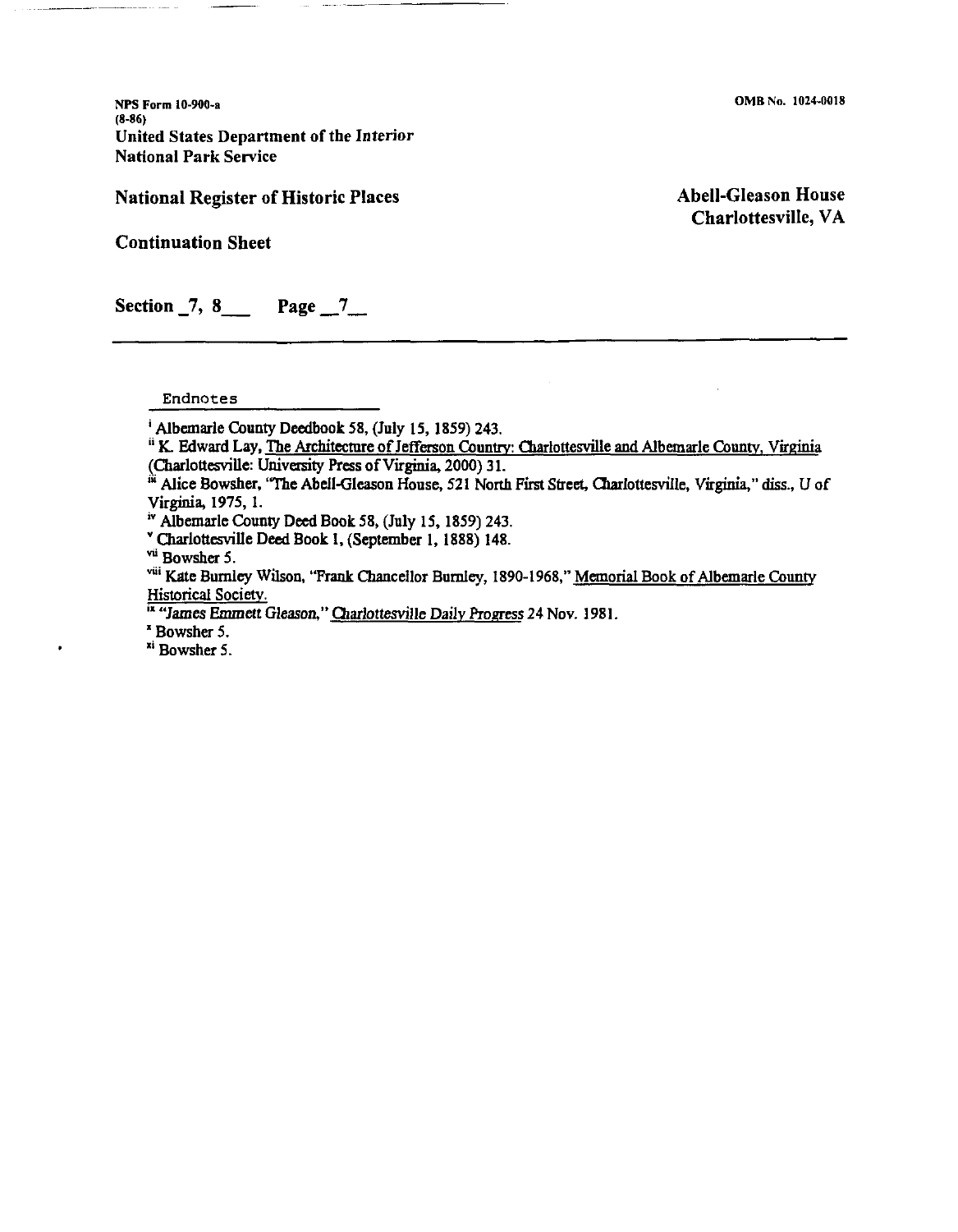**NPS Form 10-900-a**  (8-86) **United States Department of the Interior National Park Service** 

**National Register of Historic Places** 

**Abell-Gleason House Charlottesville, VA** 

**Continuation Sheet** 

**Section \_9, 10 Page \_8\_** 

## **Bibliography**

Albemarle County Deed Book 58, 1859.

Bowsher, Alice. "The Abell-Gleason House, 521 North First Street, Charlottesviille, Virginia," Ph.D. diss., University of Virginia, 1975.

Charlottesville Daily Progress. "James Emmett Gleason" obituary, November 24, 1981.

Charlottesville Deed Book 1, 1888.

Lay, K. Edward. *The Architecture of Jefferson Country: Charlottesville and Albemarle County, Virginia.* Charlottesville: University Press of Virginia, 2000.

Wilson, Kate Burnley. "Frank Chancellor Burnley, 1890-1968." *Memorial Book of Albemarle County Historical Society.* 

### **Verbal Boundary Description**

The Abell-Gleason House is identified as number 33-2, parcel one on the tax parcel maps for the City of Charlottesville, Virginia.

# **Boundary Justification**

The boundary for the one-acre property includes the main house and the servants' house, both of the resources historically associated with the property.

**0MB** No. 1024-0018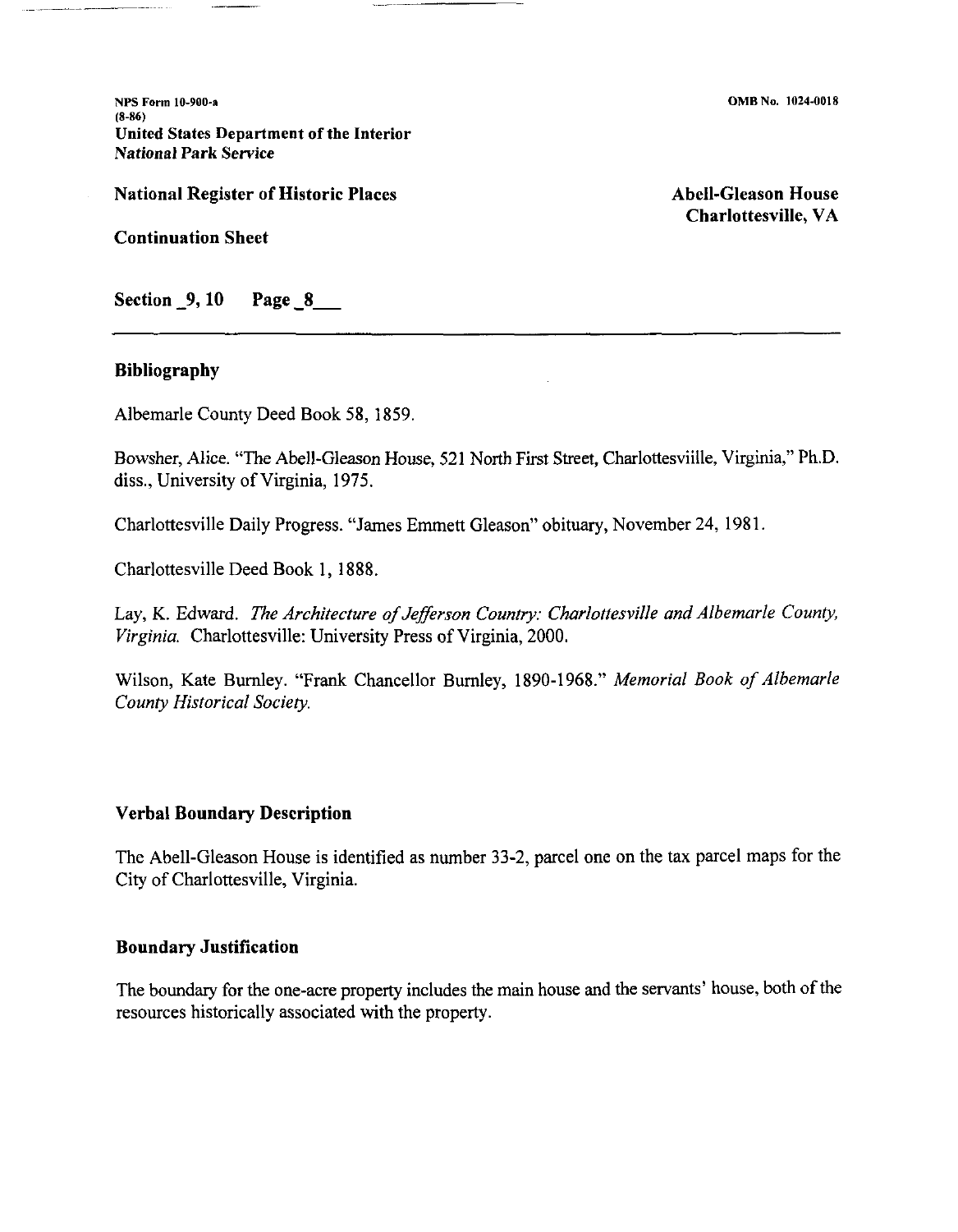**NPS Form f0.900-a**  (8-86) United States Department of the Interior National Park Service

### **National Register of Historic Places**

**Abell-Gleason House Charlottesville, VA** 

**0MB** No. 1024-0018

**Continuation Sheet** 

Section Photo List Page 9

The following information is the same for all photographs:

| Property:        | Abell-Gleason House (DHR # 104-0008)           |
|------------------|------------------------------------------------|
| Location:        | Charlottesville, VA                            |
| Photographer:    | Courtney LaRuffa                               |
| Date:            | June 2000                                      |
| Negative Number: | 18.631                                         |
| Negatives Filed: | Department of Historic Resources, Richmond, VA |

1 of 9 Oblique view of principal (east) façade

2 of 9 View of the northern façade showing window greenhouse

3 of 9 View of rear (west) façade

4 of 9 View of southern façade

5 of 9 Detail of main floor window with wood panels

6 of9 View through entryway to stairhall

7 of 9 Typical bedroom

8 of 9 Typical mantel

9 of 9 View of entry façade of servants' house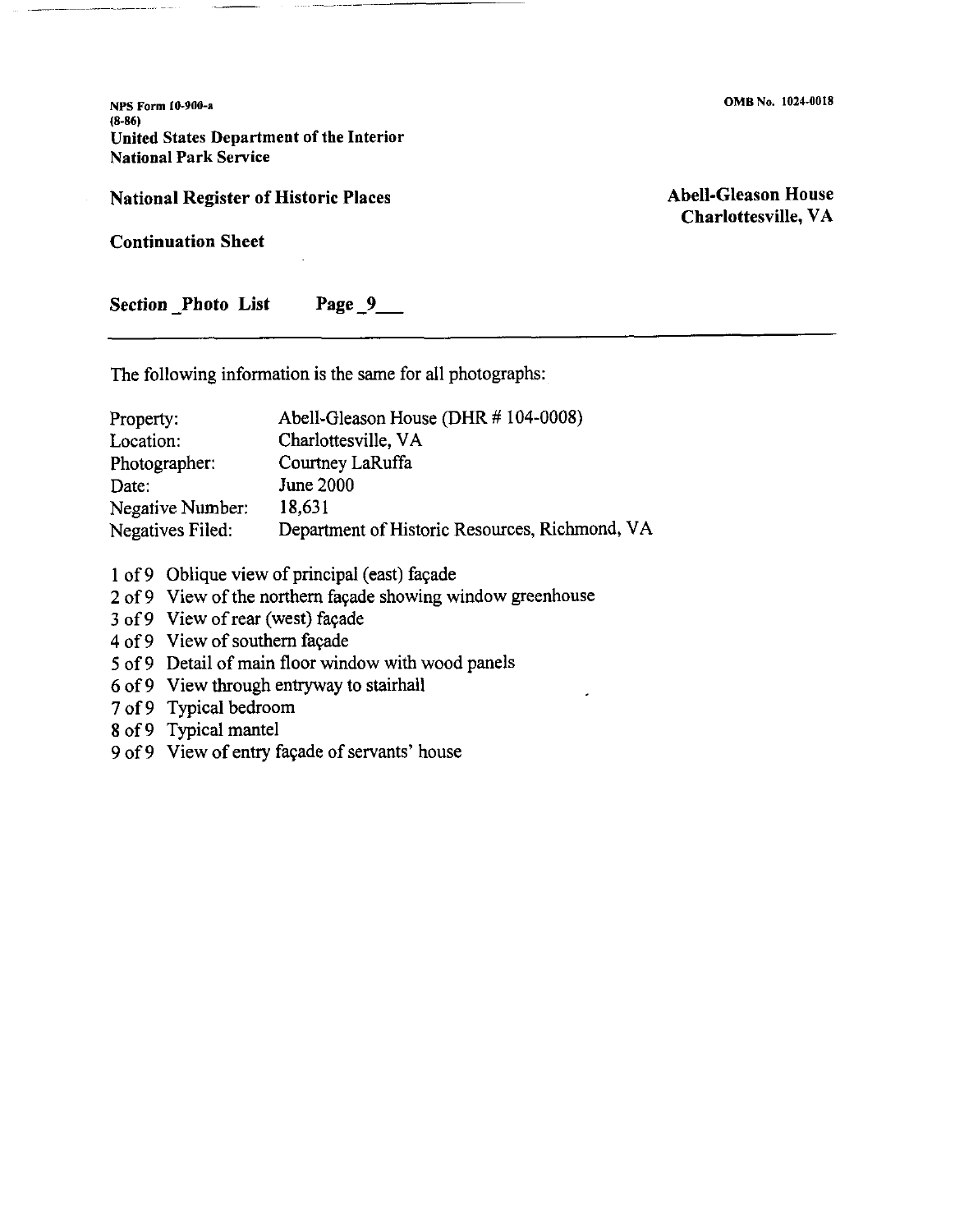

~--

 $\mathbf{L} = -\mathbf{v}$